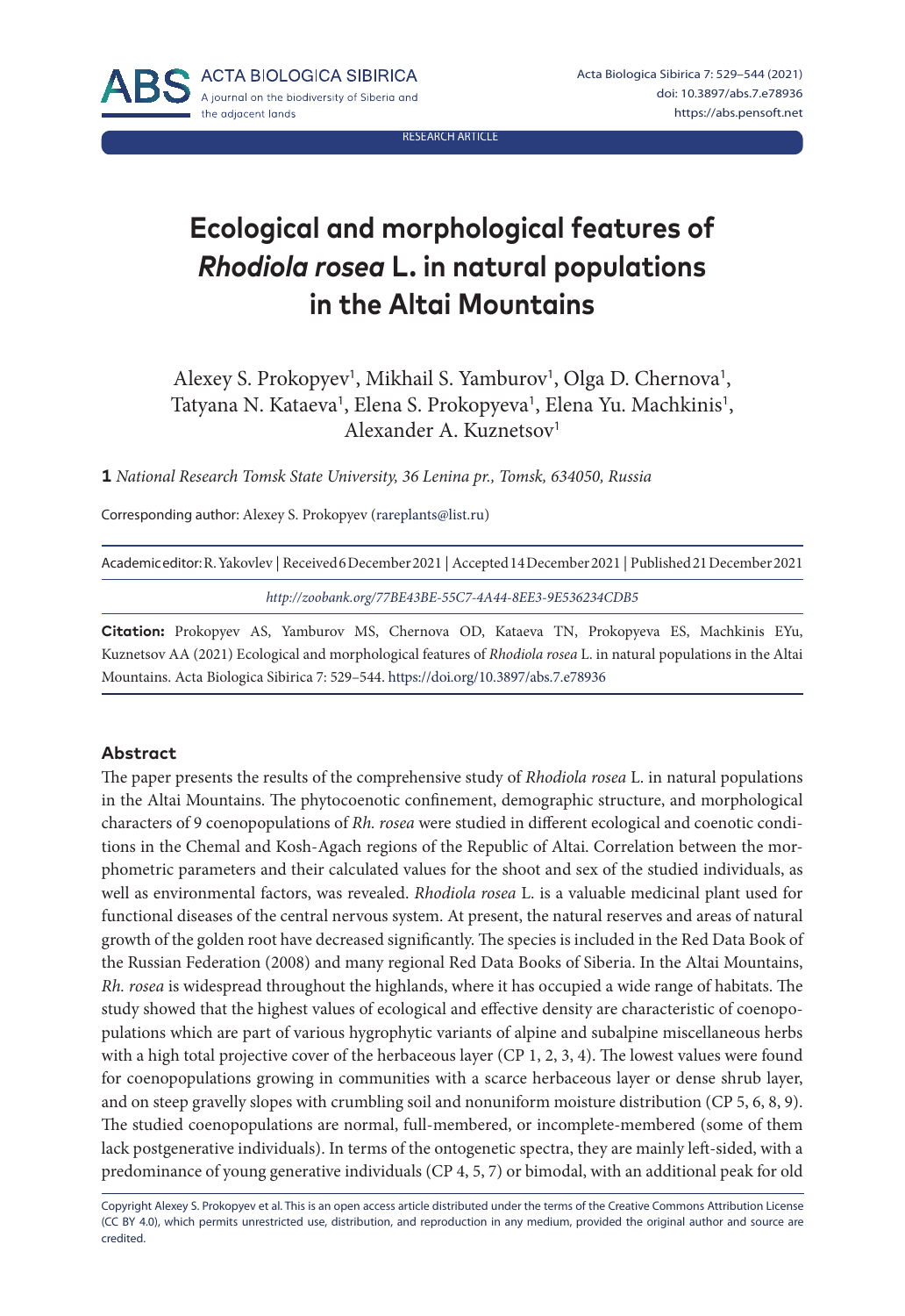generative individuals (CP 2, 3, 6, 8). Male and female individuals *Rh. rosea* differ in many morphometric characters of the generative shoots. In some coenopopulations (CP 2, 3, 6, 9), male and female individuals show multidirectional deviation of characters compared to the totality, which indicates that in different environmental conditions these characters are not only genetically determined but can also be related to the sex of individuals.

#### **Keywords**

*Rhodiola rosea*, rare medicinal plant, the Altai Mountains, phytocoenotic confinement, coenopopulation structure, morphological features

### **Introduction**

*Rhodiola rosea* L. (golden root) is a herbaceous short-rhizome monopodially growing polycarpic with succulent leaves and an elongated erect shoot, hemicryptophyte (Bezdelev and Bezdeleva 2006; Goncharova 2006). This arctic-alpine species with a disjunctive Eurasian range grows in the mountains of Western Europe, the Balkan Peninsula, Asia Minor, Mongolia, China, East Turkestan, and the Scandinavian countries (Kim 1999). A significant part of the range covers the mountains of Southern Siberia: Altai, Western and Eastern Sayan, and the mountains of Tuva and Transbaikal (Polozhiy et al. 1985).

The species is widespread in the subalpine and alpine mountain belts; along river banks, it descends into the forest belt. In the forest belt, it grows on avalanche cones and in sparse forests along the banks of streams and rivers. It is most abundant in the subalpine belt on the upper slopes of the valleys. It is encountered in places with prolonged snow cover, along temporary streams, river banks, on stony placers, and rocky outcrops. In the alpine belt, it occurs on moraines, on the slopes of kars and cirques. The species is common but less abundant in alpine meadows (Surov 1973; Polozhiy et al. 1985; Kim 1999). The main part of the natural resources of *Rh. rosea* is located in Altai (Nekratova and Nekratov 2005), where its thickets occur mainly at 1700–2200 m a.s.l. (Nukhimovsky 1997).

The species is included in the Red Data Book of the Russian Federation (2008); Red Data Books of Siberia: Republic of Altai (2017), Republic of Buryatia (2013), Trans-Baikal Territory (2017), Irkutsk Region (2020), Kemerovo Region (2012), Republic of Sakha (Yakutia) (2017), Tyumen Region (2004), Republic of Khakassia (2012), Khanty-Mansi Autonomous Area-Yugra (2013), Yamal-Nenets Autonomous Area (2010).

#### **Material and methods**

Natural coenopopulations of *Rh. rosea* were studied in 2019–2021 in Southern Siberia within the Altai Mountains (Chemalsky and Kosh-Agachsky regions in the Republic of Altai). Most of the studies were conducted at the Aktru Research Sta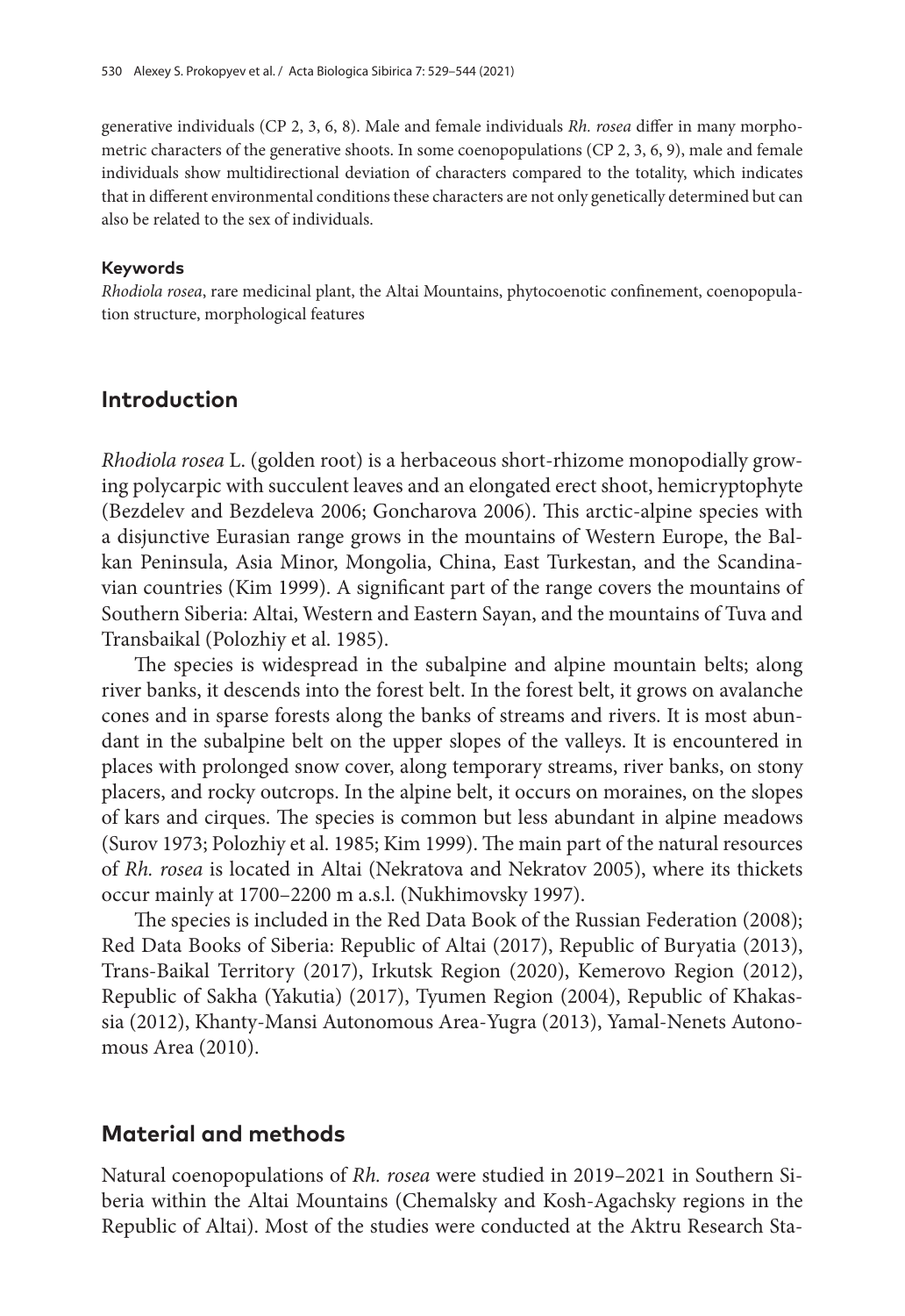tion, Mega Installation, located in the highlands (2150 m) of the southeastern part of the Republic of Altai, in close proximity to the borders of Mongolia and China in the center of the Eurasian continent.

The species composition and structure of plant communities that include *Rh. rosea* were established based on geobotanical descriptions and specified by subsequent processing of the herbarium material. The phytocoenotic confinement of *Rh. rosea* coenopopulations was determined using conventional geobotanical approaches (Lavrenko and Korchagina 1964). Population studies were performed using the approaches employed in modern plant population biology (Rabotnov 1950; Uranov 1975; Zaugolnova et al. 1988; Zhivotovsky 2001). The ontogenetic state of an individual was determined based on a complex of qualitative morphological and biological characters (Rabotnov 1950; Uranov 1975; Zaugolnova et al. 1988).

The main qualitative criteria for ontogenesis periods are a feeding pattern (seed), the presence of embryonic, juvenile, immature, or adult structures and the capacity for seed and vegetative reproduction, the ratio of new growth and death, the level of the main biomorph character development in an individual.

The characters that determine the main ontogenetic stages include the presence of cotyledon leaves; the degree of development of aerial shoots; the number, morphology, and size of leaves; morphology, the degree of development, and size of the root system and generative shoots. The coenopopulation demographic structure was determined as the ratio of the ontogenetic groups (ontogenetic stage spectrum of the coenopopulation).

To study the density and demographic structure of coenopopulations in communities transects divided into areas of  $1\,\mathrm{m}^2$  were regularly laid. The total number of individuals per unit area was calculated to determine the coenopopulation ecological density, and the number of individuals of different ontogenetic stage was found to obtain ontogenetic spectra (proportion of ontogenetic groups of the total number of individuals). A morphologically isolated individual was used as a counting unit.

The coenopopulation type was determined based on the absolute maximum criterion (Uranov and Smirnova 1969) and according to the classification "deltaomega" (Δ-ω) by L.A. Zhivotovsky (2001). The fullness (incompleteness) of the coenopopulation is determined by the degree of representation of age groups in the spectrum. The coenopopulation self-maintenance was determined by the ability of the species to form viable progeny (seed or vegetative) in specific habitat conditions.

Works by I.G. Serebryakov (1962, 1964) and A.B. Bezdelev (Bezdelev and Bezdeleva 2006) were used as a methodological basis to study plant reproduction modes and plant life forms.

Due to the fact that this species is dioecious, data on the morphology of the generative male and female shoots were calculated for each individual coenopopulation, and then the data were combined to calculate the values of the totality. The data on individual populations were compared with the totality in the form of a deviation – by what percentage the mean values of the character are higher or lower compared to the totality.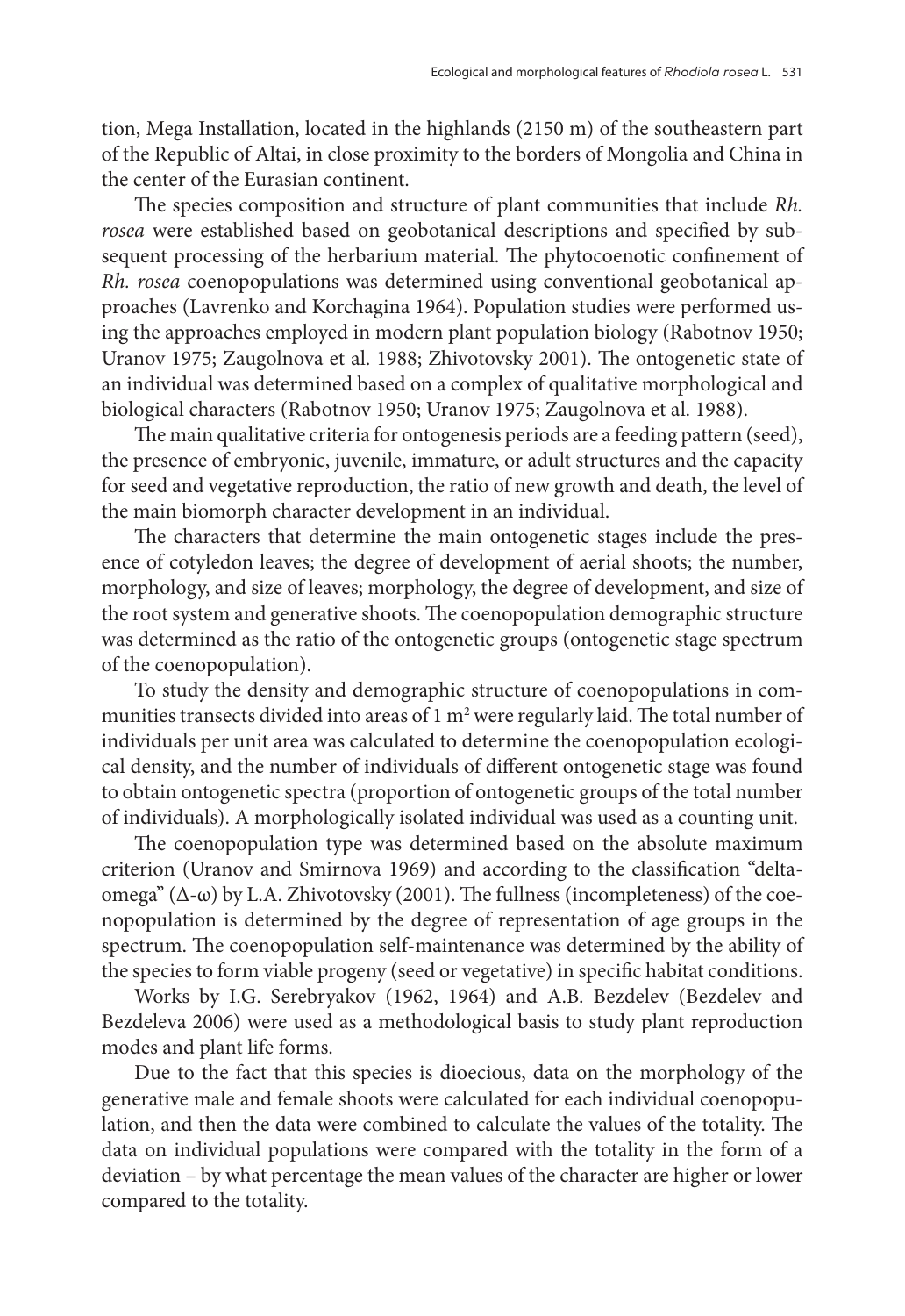Living plants and partially herbarium material were used to study morphological characters. In each coenopopulation, one generative shoot was taken from 30 generative male and 30 generative female individuals to measure shoot length, number of leaves, the diameter of inflorescence, and number of flowers. From each generative shoot, 1 leaf was collected; then leaves were plainly dried, weighed to determine the leaf dry weight, and photographed, and the length, width, and area of the leaf were measured with a calibration ruler and using the AxioVision software (Carl Zeiss, Germany). The data obtained were used to additionally calculate: the ratio of leaf number to shoot length as an indicator of the shoot foliage; leaf density as an indicator of the accumulated dry matter per unit of leaf area. The following parameters were calculated: mean value, standard deviation, coefficient of variation, Spearman's correlation coefficient.

## **Results and discussion**

In the study, nine coenopopulations (CP) of *Rh. rosea* from different ecological and coenotic conditions have been investigated (Table 1).

**CP 1:** subalpine meadow at the edge of a cedar forest, 1840 m a.s.l., valley of Karakol lakes, Iolgo ridge.

The middle part of the forested slope (15–20 deg. inclination), western exposure. Outcrops of bedrock rocks occur. The total projective cover of the herbaceous layer is up to 85%. Tall herbaceous plants prevail. The maximum height of plants is 1.2 cm; the average height is 30 cm. The moss cover is poorly developed. The forest border is covered by thickets of *Salix glauca* L. and *Betula rotundifolia* Spach. Sporadic individuals of *Cotoneaster uniflorus* Bunge are recorded. The herbaceous cover is dominated by *Rh. rosea*, *Carex aterrima* Hoppe, *Bistorta officinalis* Delarbre, *Stellaria bungeana* Fenzl, *Saussurea latifolia* Ledeb., and *Alchemilla vulgaris* L.

The ecological density is  $3.76$  ind/m<sup>2</sup>; the effective density is  $2.67$  ind/m<sup>2</sup>. The ontogenetic spectrum is centered, with a predominance of mature generative individuals and a large proportion of young generative individuals. CP 1 is mature, normal, and full-membered.

**CP 2:** bushy alpine meadow in the southern part of the trough valley of the Karakol lakes, 1920 m a.s.l., Iolgo ridge.

The coenopopulation is located in the southern part of the Karakol lakes trough. The height of shrubs is similar to that of herbaceous plants. Shrubs include *Betula rotundifolia*, *Salix glauca* L., and, less often, *Salix caesia* Vill. The total projective cover of the herbaceous layer is up to 95–100%. The average height of plants is 25 cm. The herbaceous cover is dominated by *Rhodiola rosea*, *Carex sempervirens* Vill., *Bistorta officinalis*, *Allium schoenoprasum* L., and *Gentiana algida* Pall.

The ecological density is 5.72 ind/m<sup>2</sup>; the effective density is 3.49 ind/m<sup>2</sup>. The ontogenetic spectrum is bimodal, with a predominance of young and old genera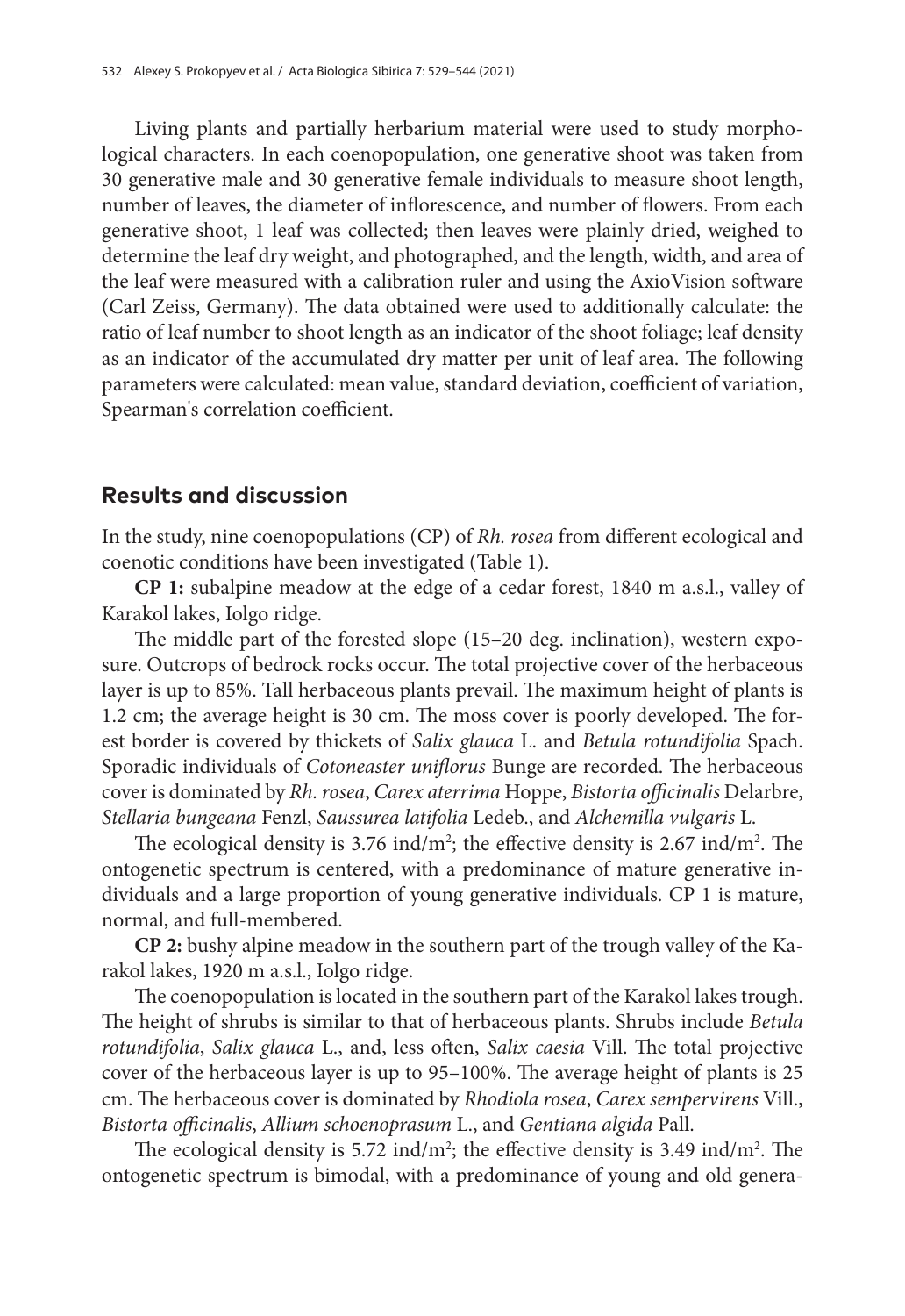tive individuals and a large proportion of juvenile and virginal individuals. CP 2 is transient, normal, and full-membered.

**CP 3:** alpine meadow in the mountain stream valley, 2715 m a.s.l., Kuraisky ridge.

The slope is south-eastern exposure (25–30 deg. inclination). Placers of large stones and well-developed moss cover on moist soils occur. Shrub plants are not identified on the studied sites. The total projective cover of the herbaceous layer is up to 80% and attains 30% in some areas. The maximum height of plants is 30 cm, the average height is 20 cm. *Anthoxanthum alpinum* Á. Löve & D. Löve, *Trisetum mongolicum* (Hultén) Peschkova, *Festuca kryloviana* Reverd., *Poa altaica* Trin., *Carex aterrima*, *Aconitum altaicum* Steinb., *Dracocephalum peregrinum* L., *Bistorta officinalis*, *Oxyria digyna*, *Allium schoenoprasum* and *Rhodiola coccinea* prevail in the herbaceous layer.

The ecological density is 3.80 ind/m<sup>2</sup>; the effective density is 2.47 ind/m<sup>2</sup>. The ontogenetic spectrum is bimodal, with a predominance of young and old generative individuals and a large proportion of virginal individuals. CP 3 is transient, normal, and full-membered.

**CP 4:** bushy polydominant subalpine meadow in the stream shallows, 2385 m a.s.l., Aktru mountain-glacial basin, North Chuisky Ridge.

The population is located along the bottom and sides of the stream shallows on unfixed loose soils, between stones and thickets of bushes. Plants of *Rh. rosea* are not found in soddy areas with developed vegetation outside the stream. The 3 m wide shallows stretch for 300 m from the middle part of the slope to its base. Large and medium stones make up about 10% of the area, the projective cover is 70%. The maximum height of shrubs and herbaceous plants is 60 cm; the average height of plants is 30 cm. The population contains glaucous and green individuals of *Rh. rosea*. The shrub layer contains *Salix cinerea* L., *Juniperus sibirica* Burgsd., and *J. sabina* L., *Cotoneaster uniflorus*, *Spiraea media* Schmidt, and *Atragene sibirica* L. Herbaceous plants are dominated by *Geranium albiflorum* Ledeb., *Rhodiola rosea*, *Saussurea frolowii* Ledeb., and *Aegopodium alpestre* Ledeb.

The ecological density is 3.63 ind/m<sup>2</sup>; the effective density is 2.10 ind/m<sup>2</sup>. The ontogenetic spectrum is left-sided, with a pedominance of young generative individuals and a large proportion of pregenerative individuals. CP 4 is young, normal, full-membered.

**CP 5:** community with sparse miscellaneous herbs on a steep slope, in the stream shallows with unfixed rubble sides, 2380 m a.s.l., Aktru mountain-glacial basin, North Chuya ridge.

The soil is loose, placers of stones of different sizes; no bushes. The projective cover of the herbaceous layer is 25%. The population of *Rh. rosea* is located in the central part of the shallows, within a 3 m wide line. All individuals are glaucous. Herbaceous plants are dominated by *Heracleum dissectum* Ledeb. and *Chamaenerion latifolium* (L.) Sweet.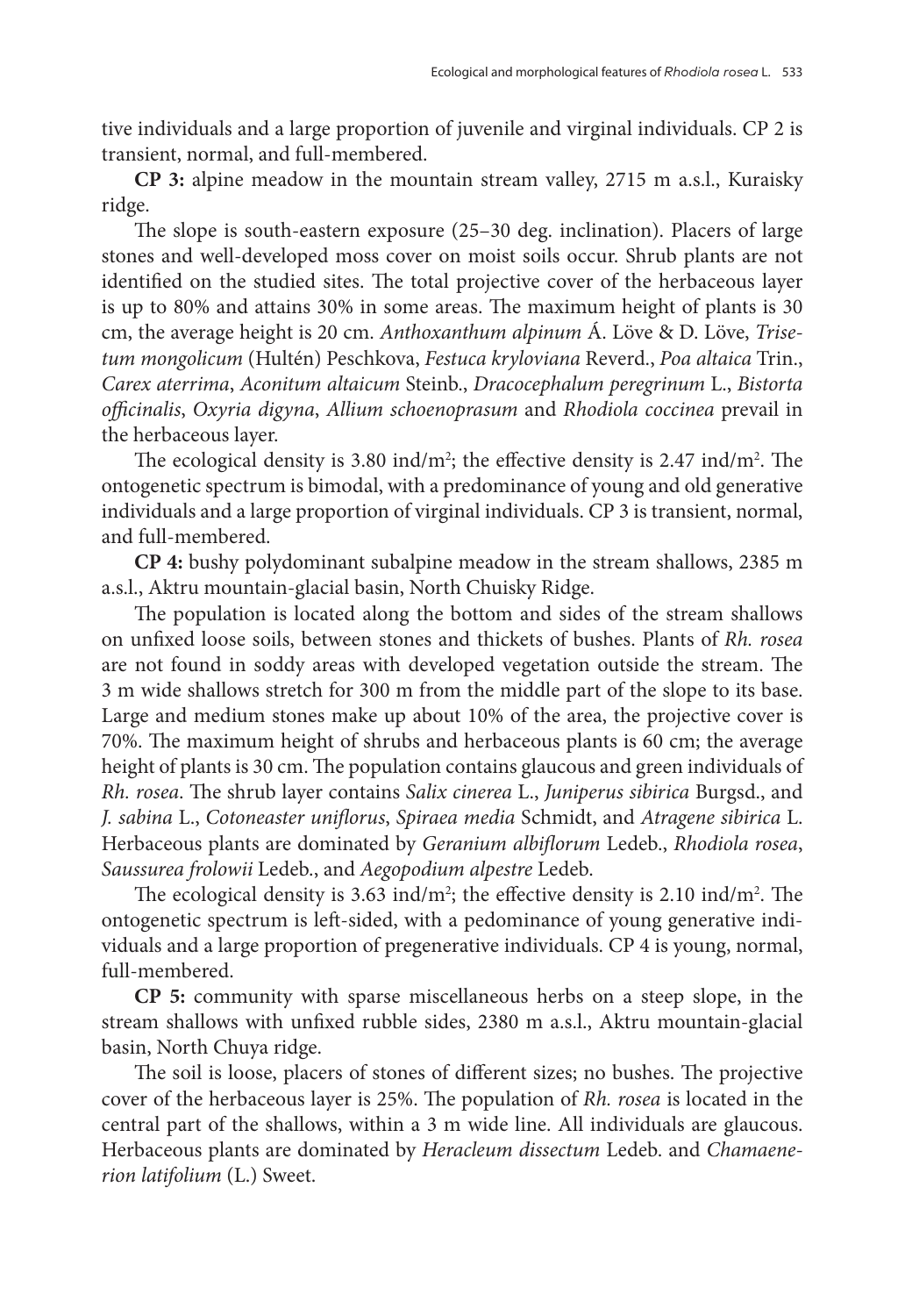The ecological density is 1.56 ind./m<sup>2</sup>; the effective density is 0.83 ind./m<sup>2</sup>. The ontogenetic spectrum is left-sided, with a predominance of young generative individuals and a large proportion of immature and virginal individuals. CP 5 is young, normal, and incomplete-membered (without senile individuals).

**CP 6:** stony-gravelly tundra along the stream, steep rocky slope, 2828 m a.s.l., Mount Sukor.

The north-eastern exposure slope (40–45 deg. inclination). Stony-gravelly tundra. *Rh. rosea* is found only along the stream, on gravelly areas with 7–35 cm stones. The population is severely disturbed due to cattle grazing and medicinal plant harvesting. Shrubs are not found, the herbaceous cover is heavily thin. The projective cover of the sites attains 15%. *Lagotis integrifolia* (Willd.) Schischk., *Minuartia verna* (L.) Hiern, *Dracocephalum nutans* L., *Cerastium lithospermifolium* Fisch., and *Rhodiola rosea* prevail in the herbaceous cover.

The ecological density is 1.38 ind./m<sup>2</sup>; the effective density is 0.83 ind./m<sup>2</sup>. The ontogenetic spectrum is bimodal, with a predominance of young generative, old generative, and subsenile individuals. CP 6 is transitional, normal, full-membered.

**CP 7:** bushy alpine meadow along the stream shallows, 2728 m a.s.l, Mount Sukor.

The population is confined to the lower part of the stream shallows, below the entrance to the abandoned mine. The projective cover varies from 40 to 60%. Shrubs are represented by *Salix berberifolia* Pall., *Salix glauca*, *Betula rotundifolia*, and *Juniperus sabina* L. Herbaceous plants are mainly represented by *Chamaenerion latifolium*, *Oxyria digyna*, *Lagotis integrifolia* (Willd.) Schischk., *Trifolium eximium*, and *Carex melanantha*.

The ecological density is 3.00 ind./ $m^2$ ; the effective density is 1.89 ind./ $m^2$ . The ontogenetic spectrum is left-sided, with a predominance of young generative individuals and a large proportion of virginal and old generative individuals. CP 7 is mature, normal, full-membered.

**CP 8:** subalpine miscellaneous herbs among bushes along the bank of the Akkol River, 2453 m a.s.l., mountain-glacial Akkol basin (Sophia glacier), South Chuya ridge.

The population is confined to a leveled alluvial area stretching to the northwest with a slight 5 deg. inclination, pebbles along the left bank of the Akkol River. Stones up to 60 cm, rounded. The species diversity is scarce, but in some places, the projective cover attains 90%. Shrubs are represented by *Salix sajanensis* Nasarow, *Salix caesia* Vill. Cereals prevail in the herbaceous cover (up to 70%): *Trisetum mongolicum* (Hultén) Peschkova, *Deschampsia altaica* (Schischk.) O.D. Nikif., *Festuca altaica* Trin., *Festuca brachyphylla* and *Arctopoa tibetica* (Munro ex Stapf) Prob., as well as *Archangelica decurrens* Ledeb. and *Rhodiola rosea*.

The ecological density 3.13 ind./m<sup>2</sup>; the effective density is 1.75 ind./m<sup>2</sup>. The ontogenetic spectrum is bimodal, with a predominance of virginal, young generative, and old generative individuals. CP 9 is transitional, normal, full-membered.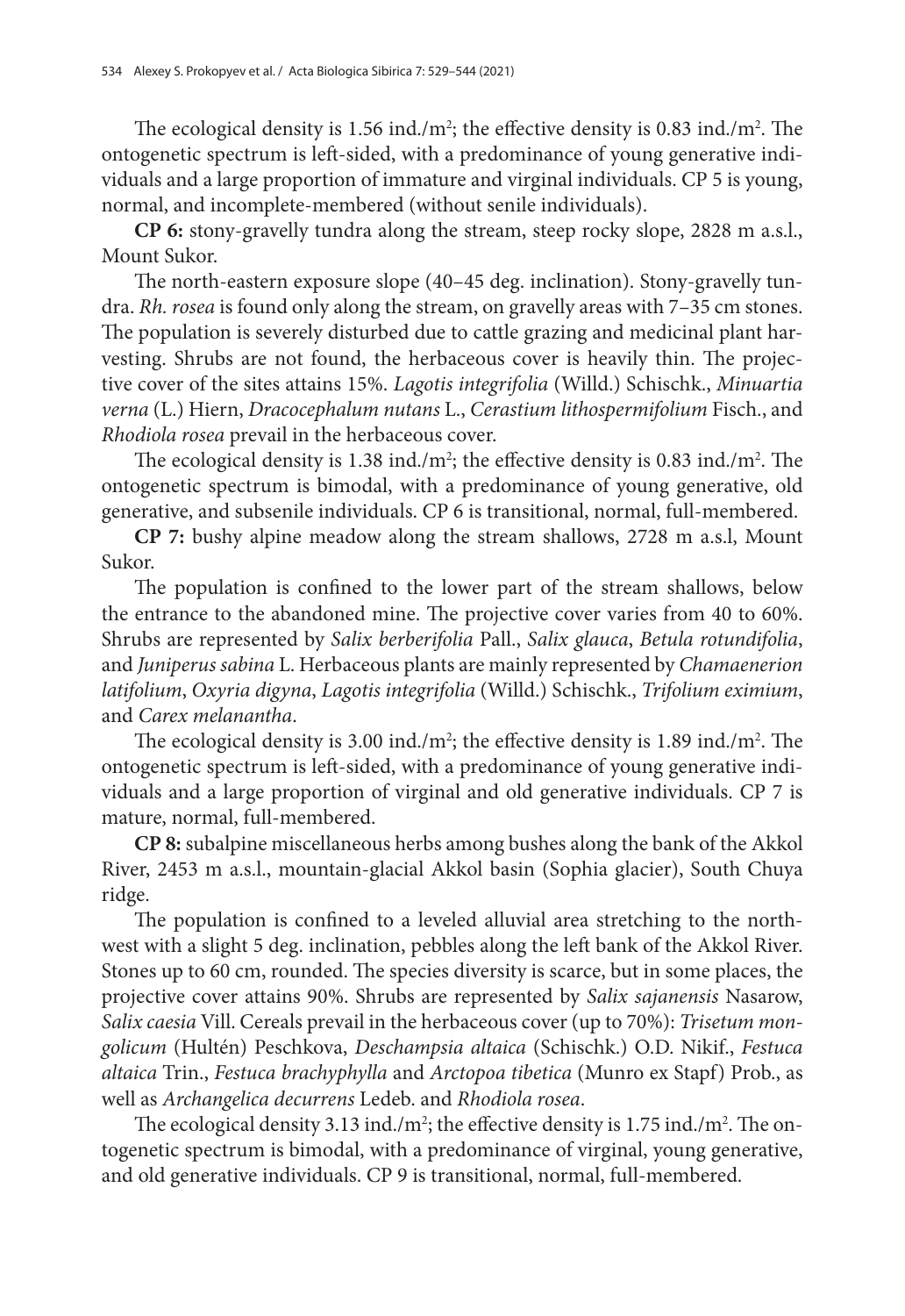**CP 9:** willow forest with subalpine miscellaneous herbs along the banks of the Tura-Oyuk stream, 2324 m a.s.l., the Akkol mountain-glacial basin (Sophia glacier), the South Chuya ridge.

In this population, *Rh. rosea* grows under the canopy of tall shrubs and between stones along the stream banks. The maximum height of shrubs is about 4 m. The shrub layer exhibits a number of species such as *Salix* (*Salix pentandra* L., *Salix sajanensis*, *Salix glauca* L.), *Lonicera altaica* Pall., *Spiraea alpina* Pall., *Betula rotundifolia* Spach., and *Rosa spinosissima* L. The projective cover of the herbaceous layer attains 90%. The maximum height of herbaceous plants is 1 m, the average is 40 cm. *Arctopoa tibetica*, *Rheum compactum* L., *Archangelica decurrens*, and *Primula nivalis* Pall prevail in the herbaceous layer.

| $\bf CP$       | Ontogenetic stage, % |      |           |           |         |                |              |              | Demographic rate             |                               |      |                   |              |
|----------------|----------------------|------|-----------|-----------|---------|----------------|--------------|--------------|------------------------------|-------------------------------|------|-------------------|--------------|
|                |                      | im   | V         | $g_{1}$   | $g_{2}$ | g <sub>3</sub> | SS           | s            | Μ,<br>ind.<br>m <sup>2</sup> | Me,<br>ind.<br>m <sup>2</sup> | Δ    | $\omega$          | CP type      |
| 1              | 1.1                  | 5.3  | 9.6       | 27.7      | 28.7    | 13.8           | 10.6         |              | 3.2 3.76                     | 2.67                          | 0.46 | 0.71              | Mature       |
| $\mathfrak{D}$ | 14.0                 | 6.3  | 13.3      | 21.0      | 14.6    | 25.2           | 4.2          |              | 1.4 5.72                     | 3.49                          | 0.41 | 0.61              | Transitional |
| 3              | 9.5                  | 1.1  |           | 16.8 31.6 | 12.6    | 22.1           | 4.2          | 2.1          | 3.80                         | 2.47                          | 0.39 | 0.65              | Transitional |
| 4              | 10.3                 | 10.3 | 15.5 32.8 |           | 6.9     | 19.1           | 3.4          | 1.7          | 3.63                         | 2.10                          |      | $0.33 \quad 0.58$ | Young        |
| 5              | 5.1                  | 20.5 |           | 25.6 30.8 | 7.7     | 5.2            | 5.1          | $\mathbf{0}$ | 1.56                         | 0.83                          |      | $0.25$ 0.53       | Young        |
| 6              | 2.5                  | 10.0 | 5.0       | 20.0      | 12.5    | 22.5           | $22.5$ 5.0   |              | 1.38                         | 0.83                          |      | $0.54$ 0.60       | Transitional |
|                | 6.6                  | 8.0  | 18.7      | 34.7      | 10.7    | 17.3           | 2.7          | 1.3          | 3.00                         | 1.89                          |      | $0.34$ 0.63       | Maturing     |
| 8              | 10.5                 | 8.5  | 17.0      | 21.3      | 10.6    | 17.0           | 12.8         | 2.1          | 3.13                         | 1.75                          | 0.39 | 0.56              | Transitional |
| 9              | 8.8                  | 14.7 | 26.5      | 20.6      | 20.6    | 8.8            | $\mathbf{0}$ | $\mathbf{0}$ | 2.00                         | 1.16                          | 0.26 | 0.58              | Young        |

**Table 1.** Demographic structure of *Rh. rosea* coenopopulations in the Republic of Altai

Notes: CP – coenopopulation. Ontogenetic stage:  $j$  – juvenile, im – immature,  $v$  – virginile,  $g_1$  – young generative,  $g_2$  – mature generative,  $g_3$  – old generative, ss – subsenile, s – senile. Demographic rate: M – ecological density, Me – effective density, ∆ – age index, **ω** – efficiency index; ind./m2 – number of individuals per 1 m<sup>2</sup>.

The ecological density is 2.00 ind./ $m^2$ ; the effective density is 1.16 ind./ $m^2$ . The ontogenetic spectrum is left-sided, with a predominance of virginal individuals and a large proportion of young generative and old generative individuals. CP 9 is young, normal, incomplete-membered (subsenile and senile individuals are absent).

The study revealed the highest values of the ecological (5.72) and effective (3.49) density for CP 2 growing in the coenosis with a high total projective cover of the herbaceous layer and favorable environmental conditions (fixed soil, sufficient moisture, good illumination). The lowest values of the ecological and effective density were recorded for coenopopulations growing on slopes with the crumbling substrate (CP 5), in shrub thickets (CP 9), or those subject to constant adverse anthropogenic effects (CP 6).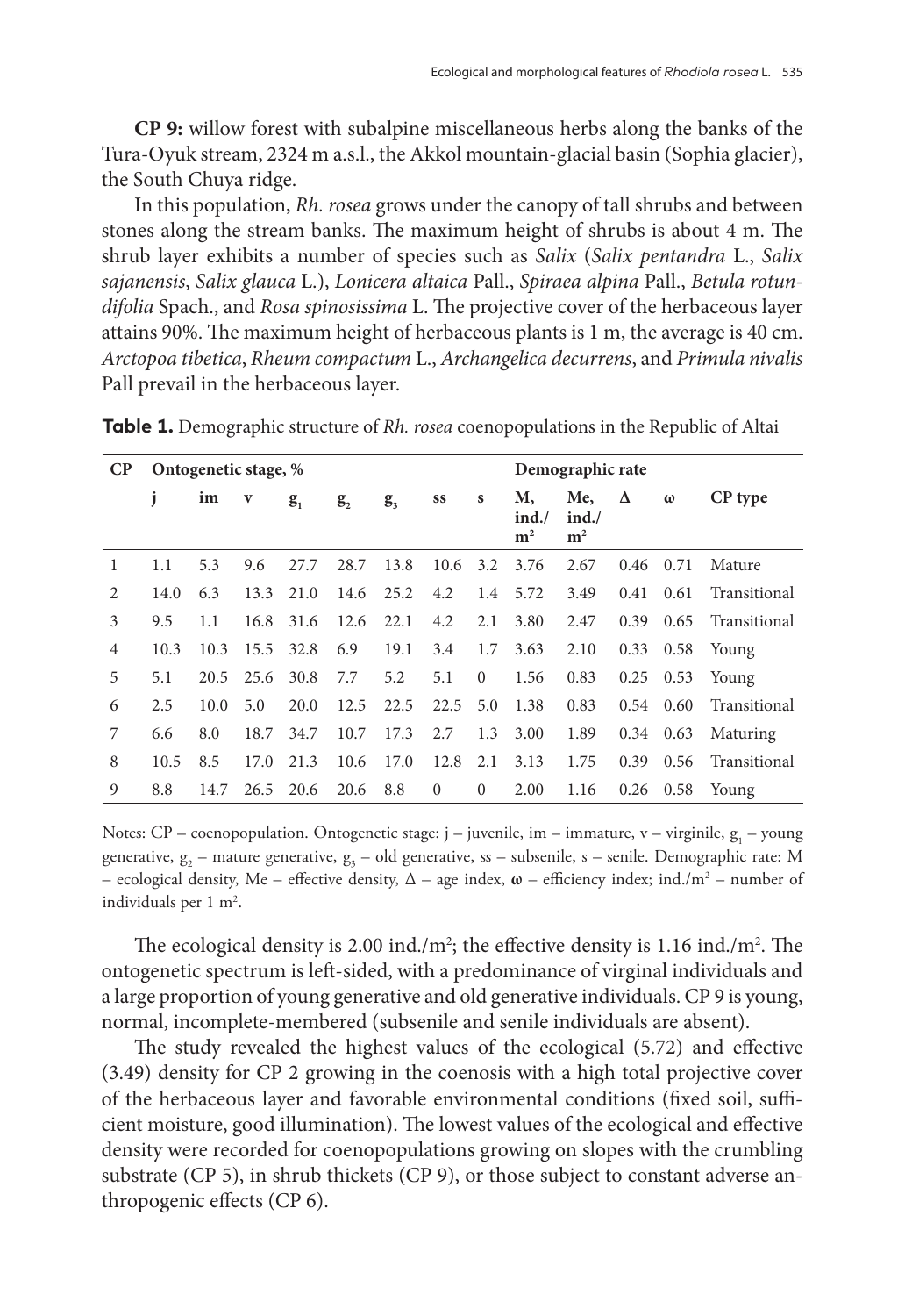The studied *Rh. rosea* coenopopulations are full-membered or incompletemembered (postgenerative individuals are absent in some coenopopulations). In terms of the ontogenetic spectra, they are mainly left-sided with a predominance of young generative individuals (CP 4, 5, 7), or bimodal with an additional peak for old generative individuals (CP 2, 3, 6, 8). In all the studied coenopopulations, generative individuals  $(g_1 - g_3)$  make up more than half (50% and more) of their ontogenetic composition. As previously noted by other researchers, a large proportion of generative individuals is associated with the duration of *Rh. rosea* ontogenesis and a relatively long age of the indicated individuals (Nekratova and Nekratov 2005). Virginal (CP 5, 9) and senile (CP 6) individuals make up a large proportion of the ontogenetic composition of some coenopopulations.

In almost all coenopopulations, seedlings were noted in the study year (except for CP 6) (Table 1). In general, 6 out of 9 coenopopulations (CP 3, 4, 5, 7, 8, 9) exhibited the predominance of young individuals  $(j-g_1)$ . A sufficient number of pregenerative individuals indicates regular reproduction by seeds.

The morphological characters of *Rh. rosea* were analyzed separately for male and female individuals. Measurements of a large number of morphological parameters enabled the development of data array and calculation of the statistical characteristics for all female and male individuals (totality) and revealed the differences between 9 individual coenopopulations and the totality.

Table 2 presents the morphometric parameters and their calculated values for male and female shoots for the totality and individual coenopopulations. A comparative analysis of the totality of females and males revealed significant differences in the morphometric parameters and their calculated values for generative shoots. Female shoots are 39% longer and have 16% more leaves, but the ratio of leaf number to shoot length (an integral characteristic of shoot foliage) is 18% less, which indicates that the internodes are longer. The length, width, and dry weight of leaves in female shoots are less than those in male ones, but the differences are not statistically significant. However, a slight decrease in the length and width reduces the leaf area by 10%, while the leaf density (an integral characteristic of the total accumulation of dry matter per unit leaf area) is higher by 9%, which indicates a more efficient production process in the aerial organs of female plants (likely to the detriment of the underground biomass accumulation). The diameter of the female inflorescences is 1.5 fold greater than that of the male ones, and the number of flowers is less by 12%.

The number of leaves per shoot, the ratio of leaf number to shoot length, and the ratio of leaf length to leaf width in both male and female individuals exhibit an average level of variability (V=18–24%), all other parameters are characterized by a high level of variability ( $V=25-48%$ ), the most variable of which are the leaf dry weight and the number of flowers per inflorescence. The length, width, and dry weight of leaves in female and male shoots show a high positive correlation with leaf area, but in male shoots the correlation is stronger ( $r_{\rm s}$ =0.80–0.83) than in female ones ( $r_s$ =0.73–0.75). Leaf density, an integral characteristic associated with area and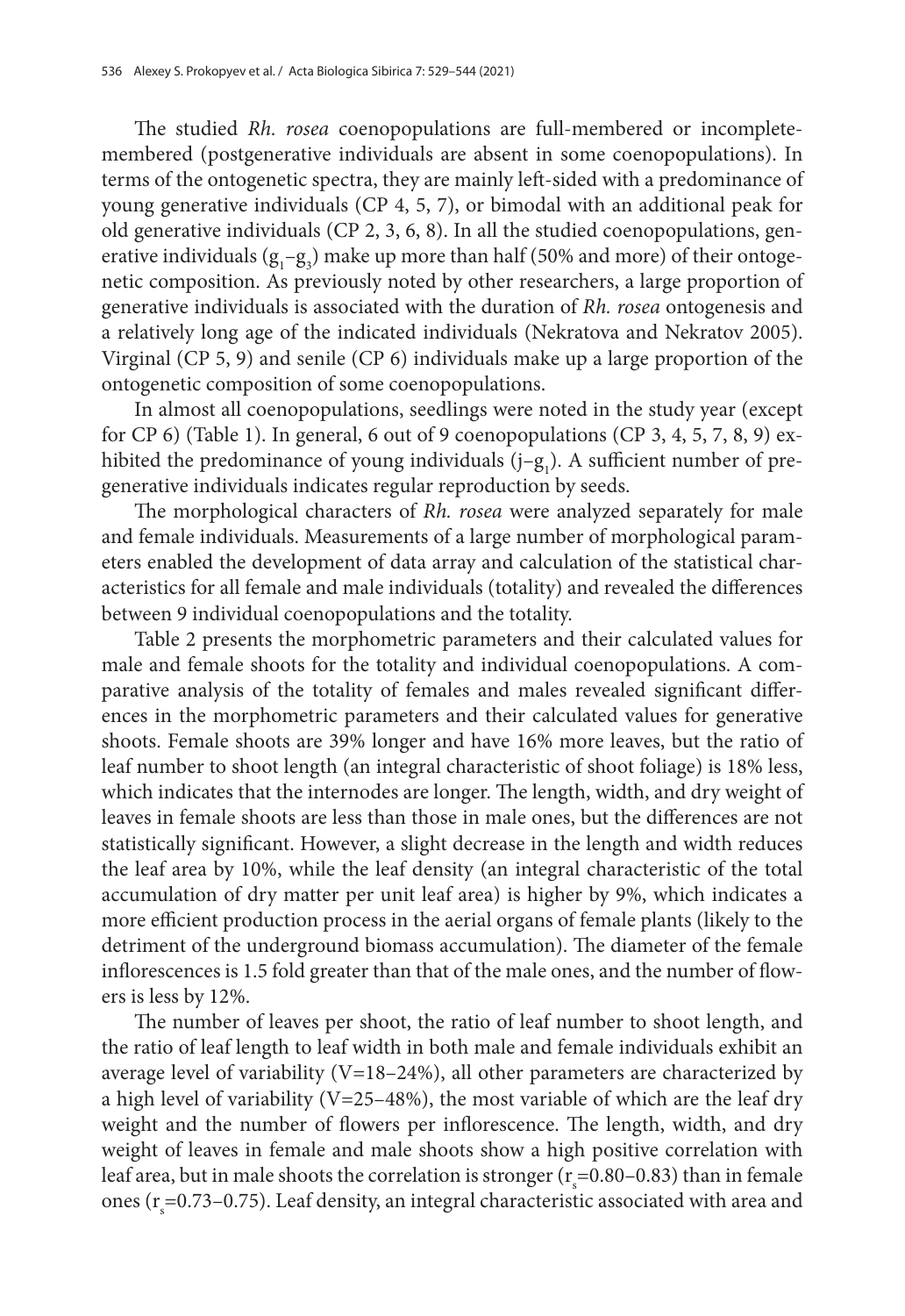weight, shows an average level of positive correlation with leaf dry weight ( $r_{\rm s}$ =0.57 for male and  $r_s = 0.58$  for female shoots) and does not show a significant correlation with leaf area (in both female and male shoots).

The deviation of the parameters of shoot length and number of leaves in female plants in individual populations compared to the totality is unidirectional in all the cases (Fig. 1). Increased parameters are observed for CP 1, CP 2, CP 4, CP 5, and CP 9. Decreased parameters are found for CP 3, CP 6, and CP 8. In most cases, the shoot length deviates more strongly than the number of leaves – maximum positive deviation in CP 1 and maximum negative one in CP 6.

The deviation of the parameters of shoot length and number of leaves in male shoots of CP 3 and CP 8 is multidirectional (Fig. 2), in all other coenopopulations it is unidirectional. Similar to female shoots, the maximum increase in parameters is observed for CP 1, and the maximum decrease is found for CP 6.

The deviation of morphometric parameters and their calculated values for leaves in female shoots of most coenopopulations is unidirectional (Fig. 3). The most significant deviation is observed for leaf dry weight and leaf density, and a less significant deviation is found for leaf area. The deviation of morphometric parameters and their calculated values for leaves in male shoots of most coenopopulations is also unidirectional (Fig. 4). However, the direction of deviations in CP 3 and CP 7 is different for male and female shoots. This indicates that within the same CP, leaf growth and development (and, accordingly, production efficiency) can change in different directions in male and female plants under the impact of similar environmental factors. Thus, the implementation of these parameters in different environmental conditions is not only genetically determined but can also be related to the sex of individuals.

The deviation of the parameter of inflorescence diameter in individual coenopopulations compared to the totality is significantly less than the number of flowers per inflorescence in both female (Fig. 5) and male (Fig. 6) shoots.

The deviation of both parameters is mainly unidirectional. The deviation pattern differs in male and female shoots of CP 2, CP 3, CP 6, and CP 9, which indicates that in terms of these parameters, male and female plants of the same coenopopulation respond differently to similar environmental factors (specific for a given coenopopulation).

A different pattern of the deviations of morphometric parameters in individual coenopopulations compared to the totality characterizes populations as reference (with a large proportion of parameters with positive deviations in values) or depressed (with a large proportion of parameters with negative deviations in values).

Male and female plants of *Rh. rosea* differ in many morphometric parameters of generative shoots. In some coenopopulations, male and female individuals have a multidirectional deviation of parameters compared to the totality, which indicates that the implementation of these parameters in different environmental conditions is not only genetically determined but can also be related to the sex of individuals.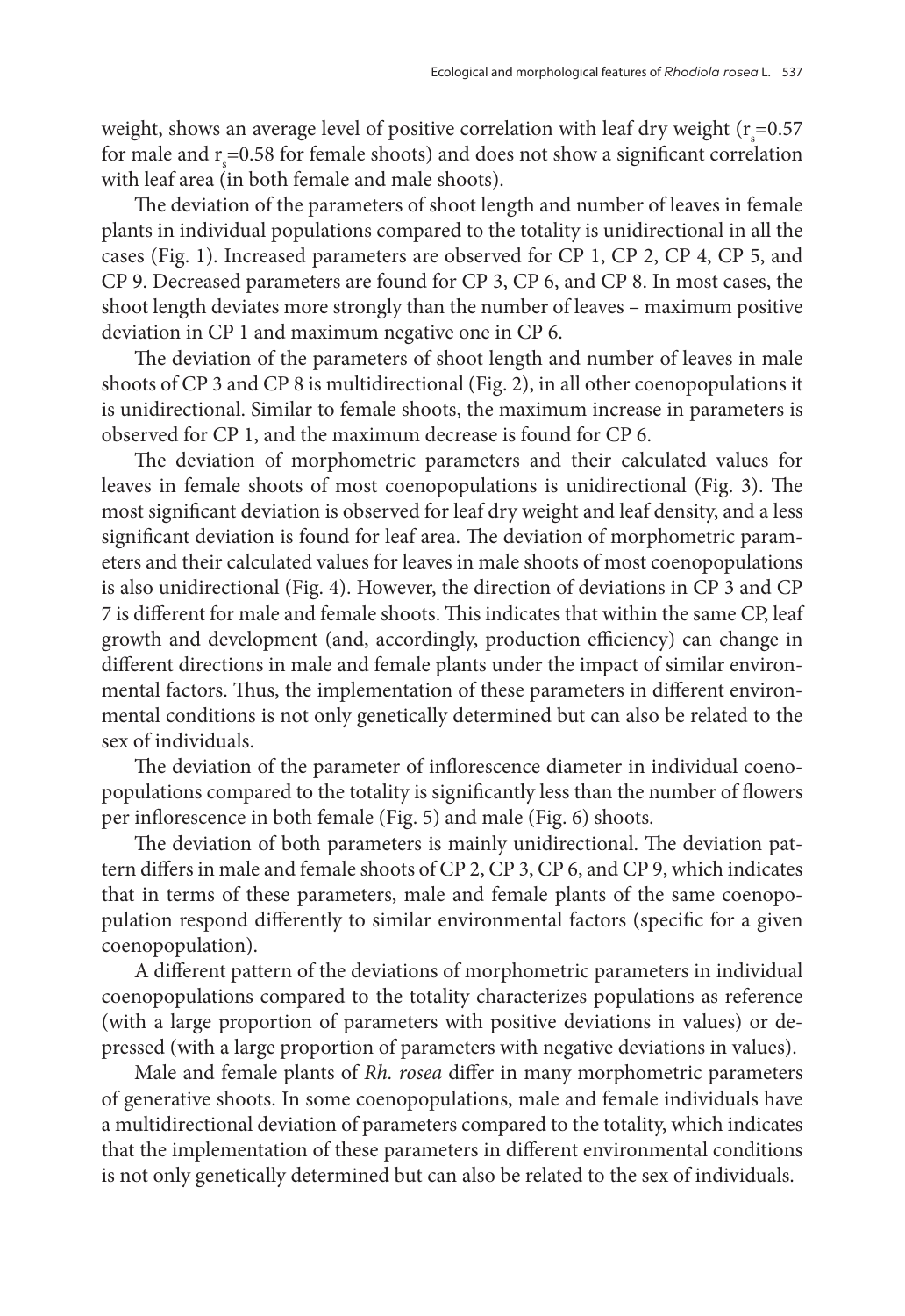| $\bf CP$        | <b>Sex</b>                                                                                                                                  | <b>Shoot</b><br>length,<br>cm | <b>Number</b><br>of leaves,<br>pcs | Leaf number<br>to shoot<br>length ratio | Leaf dry<br>weight,<br>mg | Leaf<br>length,<br>mm | Leaf<br>width,<br>mm | Leaf area,<br>mm <sup>2</sup> | Leaf<br>density,<br>mg/cm <sup>2</sup> | Inflorescence<br>diameter, cm | <b>Number</b><br>of flowers,<br>pcs |
|-----------------|---------------------------------------------------------------------------------------------------------------------------------------------|-------------------------------|------------------------------------|-----------------------------------------|---------------------------|-----------------------|----------------------|-------------------------------|----------------------------------------|-------------------------------|-------------------------------------|
| Totality        | $\Omega$                                                                                                                                    | $31.4 \pm 0.6$                | $55.2 \pm 0.8$                     | $1.8 + 0.03$                            | $9.6 \pm 0.7$             | $26.3 \pm 0.9$        | $9.7 \pm 0.3$        | $201.1 \pm 11.6$              | $4.8 + 0.2$                            | $3.4 \pm 0.05$                | $56.3 \pm 1.4$                      |
|                 | 8                                                                                                                                           | $22.5 \pm 0.4$                | $47.7 \pm 0.6$                     | $2.2 \pm 0.03$                          | $9.8 \pm 0.8$             | $27.6 \pm 0.9$        | $10.1 \pm 0.4$       | $223.5 \pm 13.5$              | $4.4 \pm 0.2$                          | $2.2 \pm 0.04$                | $63.8 \pm 1.9$                      |
| CP <sub>1</sub> | $\Omega$                                                                                                                                    | $42.4 \pm 0.8$                | $74.4 \pm 1.2$                     | $1.8 + 0.1$                             | $8.8 + 0.5$               | $31.7 \pm 0.6$        | $9.8 \pm 0.2$        | $235.3 \pm 8.0$               | $3.8 \pm 0.2$                          | $3.2 \pm 0.1$                 | $54.0 \pm 3.8$                      |
|                 | 8                                                                                                                                           | $29.9 \pm 1.0$                | $65.0 \pm 1.4$                     | $2.2 \pm 0.1$                           | $8.3 \pm 0.6$             | $28.0 \pm 0.9$        | $8.4 \pm 0.2$        | $202.5 \pm 12.6$              | $4.1 \pm 0.1$                          | $1.9 \pm 0.1$                 | $46.4 \pm 4.0$                      |
| CP <sub>2</sub> | $\mathsf{P}$                                                                                                                                | $31.9 \pm 0.6$                | $68.6 \pm 1.4$                     | $2.2 \pm 0.1$                           | $8.6 \pm 0.3$             | $27.3 \pm 0.4$        | $8.5 \pm 0.2$        | $178.0 \pm 5.0$               | $4.9 \pm 0.1$                          | $3.8 \pm 0.1$                 | $66.5 \pm 2.4$                      |
|                 | ♂                                                                                                                                           | $26.8 \pm 0.6$                | $60.7 \pm 1.1$                     | $2.3 \pm 0.1$                           | $9.0 \pm 0.8$             | $28.8 \pm 1.3$        | $9.9 \pm 0.3$        | 228.9±18.7                    | $4.0 \pm 0.2$                          | $1.8 + 0.1$                   | $63.3 \pm 3.7$                      |
| CP <sub>3</sub> | $\Omega$                                                                                                                                    | $28.0 \pm 0.8$                | $47.5 \pm 1.5$                     | $1.7 \pm 0.1$                           | $12.7 \pm 0.7$            | $27.2 \pm 1.0$        | $11.6 \pm 0.3$       | 234.8±13.8                    | $5.4 \pm 0.1$                          | $4.0 \pm 0.1$                 | 74.2±4.7                            |
|                 | $\mathcal{S}% _{M_{1},M_{2}}^{\ast }=\mathcal{S}_{M_{1},M_{2}}^{\ast }=\mathcal{S}_{M_{1},M_{2}}^{\ast }$                                   | $24.9 \pm 0.2$                | $41.6 \pm 0.7$                     | $1.7 \pm 0.03$                          | $8.3 \pm 0.6$             | $26.1 \pm 0.5$        | $10.2 \pm 0.3$       | $189.2 \pm 8.8$               | $4.3 \pm 0.2$                          | $2.0 \pm 0.1$                 | $21.7 \pm 6.9$                      |
| CP <sub>4</sub> | $\mathsf{P}$                                                                                                                                | $39.2 \pm 1.1$                | $59.3 \pm 1.4$                     | $1.5 \pm 0.03$                          | $11.7 \pm 0.4$            | $26.4 \pm 0.3$        | $9.1 \pm 0.3$        | $194.7 \pm 6.8$               | $6.1 \pm 0.1$                          | $3.3 \pm 0.1$                 | $40.2 \pm 3.5$                      |
|                 | $\mathcal{S}% _{M_{1},M_{2}}^{\ast }(\mathbf{M}_{1},\mathbf{M}_{2})$                                                                        | $26.7 \pm 0.8$                | $50.2 \pm 1.2$                     | $1.9 \pm 0.1$                           | $11.2 \pm 0.7$            | $27.0 \pm 0.8$        | $9.9 \pm 0.3$        | 223.9±10.6                    | $5.0 \pm 0.2$                          | $2.0 \pm 0.1$                 | $75.6 \pm 6.1$                      |
| CP <sub>5</sub> | $\Omega$                                                                                                                                    | $36.5 \pm 0.9$                | $55.9 \pm 1.3$                     | $1.6 \pm 0.04$                          | $14.1 \pm 0.7$            | $31.4 \pm 0.6$        | $10.5 \pm 0.2$       | $266.3 \pm 10.7$              | $5.3 \pm 0.2$                          | $3.4 \pm 0.2$                 | $67.1 \pm 5.4$                      |
|                 | $\mathcal{S}% _{CS}^{(n)}(\theta)=\mathcal{S}_{CS}^{(n)}(\theta)$                                                                           | $25.0 \pm 0.7$                | $52.9 \pm 0.9$                     | $2.2 \pm 0.1$                           | $14.8 \pm 0.7$            | $34.4 \pm 1.0$        | $11.6 \pm 0.3$       | $305.9 \pm 11.5$              | $4.8 + 0.1$                            | $2.2 \pm 0.1$                 | $75.6 \pm 6.1$                      |
| CP <sub>6</sub> | $\mathsf{P}_+$                                                                                                                              | $17.0 \pm 0.7$                | $40.2 \pm 1.1$                     | $2.4 \pm 0.1$                           | $7.8 \pm 0.5$             | $20.3 \pm 0.5$        | $9.1 \pm 0.3$        | $149.1 \pm 8.0$               | $5.2 \pm 0.1$                          | $3.0 \pm 0.1$                 | $41.2 \pm 2.5$                      |
|                 | $\mathcal{S}% _{M_{1},M_{2}}^{\ast }=\mathcal{S}_{M_{1},M_{2}}^{\ast }=\mathcal{S}_{M_{1},M_{2}}^{\ast }=\mathcal{S}_{M_{1},M_{2}}^{\ast }$ | $12.3 \pm 0.4$                | $36.4 \pm 1.3$                     | $3.0 \pm 0.1$                           | $7.8 \pm 0.4$             | $23.4 \pm 0.6$        | $8.9 \pm 0.4$        | $167.2 \pm 9.3$               | $4.8 \pm 0.2$                          | $2.7 \pm 0.1$                 | $70.0 \pm 5.9$                      |
| CP <sub>7</sub> | $\mathsf{P}$                                                                                                                                | $23.3 \pm 0.6$                | $41.8 \pm 1.4$                     | $1.8 + 0.1$                             | $9.4 \pm 0.6$             | $22.2 \pm 0.6$        | $8.5 \pm 0.3$        | $154.6 \pm 8.8$               | $6.1 \pm 0.2$                          | $3.4 \pm 0.1$                 | $51.4 \pm 3.7$                      |
|                 | $\mathcal{S}% _{M_{1},M_{2}}^{\ast }(\mathbf{0})$                                                                                           | $18.3 \pm 0.6$                | $39.3 \pm 1.2$                     | $2.2 \pm 0.03$                          | $13.8 \pm 0.7$            | $28.4 \pm 0.6$        | $11.7 \pm 0.5$       | 258.6±12.8                    | $5.4 \pm 0.1$                          | $2.5 \pm 0.1$                 | $58.9 \pm 5.6$                      |
| CP <sub>8</sub> | $\Omega$                                                                                                                                    | $29.7 \pm 0.9$                | $50.0 \pm 1.4$                     | $1.7 + 0.1$                             | $8.1 \pm 0.6$             | $26.0 \pm 0.8$        | $10.2 \pm 0.3$       | $213.0 \pm 12.9$              | $3.7 \pm 0.1$                          | $3.0 \pm 0.1$                 | $48.2 \pm 4.0$                      |
|                 | ♂                                                                                                                                           | $21.5 \pm 0.8$                | $49.4 \pm 1.1$                     | $2.3 \pm 0.04$                          | $8.0 + 0.5$               | $26.6 \pm 0.8$        | $9.7 \pm 0.2$        | $208.5 \pm 10.1$              | $3.8 + 0.1$                            | $2.2 \pm 0.1$                 | $58.9 \pm 5.6$                      |
| CP <sub>9</sub> | $\mathsf{P}$                                                                                                                                | $35.8 \pm 1.3$                | $59.2 \pm 1.6$                     | $1.7 \pm 0.1$                           | $5.4 \pm 0.4$             | $24.7 \pm 0.7$        | $10.1 \pm 0.2$       | 187.6±9.2                     | $2.9 \pm 0.2$                          | $2.9 \pm 0.1$                 | $63.5 \pm 4.6$                      |
|                 | 8                                                                                                                                           | $26.9 \pm 0.4$                | $51.3 \pm 0.8$                     | $1.9 \pm 0.03$                          | $7.0 \pm 0.4$             | $26.5 \pm 0.5$        | $11.0 \pm 0.3$       | $230.5 \pm 9.8$               | $3.0 \pm 0.1$                          | $3.1 \pm 0.2$                 | $114.6 \pm 5.3$                     |

**Table 2.** Morphometric parameters and their calculated values of female and male shoots for the totality and individual coenopopulations of *Rh. rosea*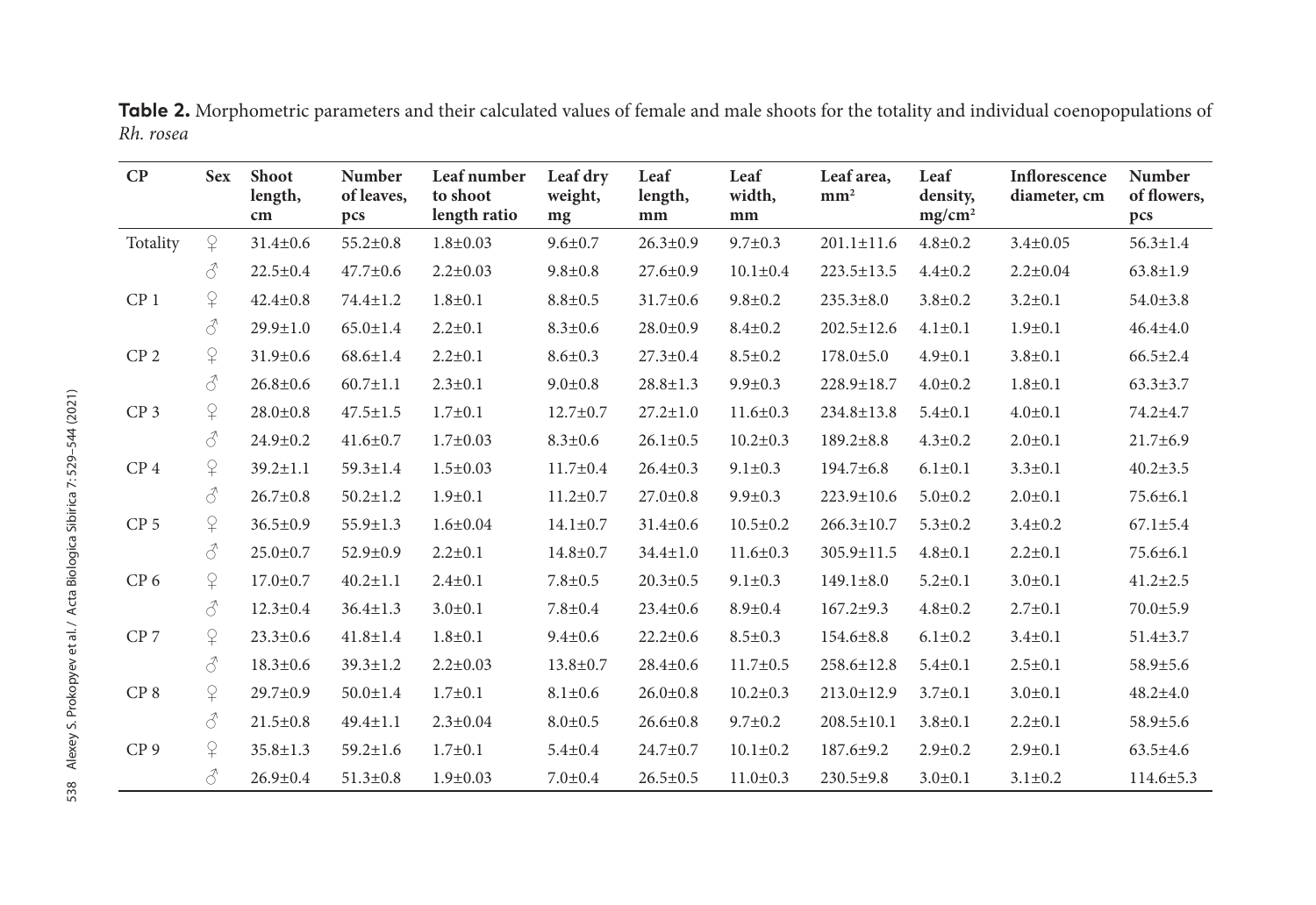

Figure 1. Deviation of the parameters of shoot length and number of leaves in female shoots of individual populations compared to the totality, %.



**Figure 2.** Deviation of the parameters of shoot length and number of leaves in male shoots of individual populations compared to the totality, %.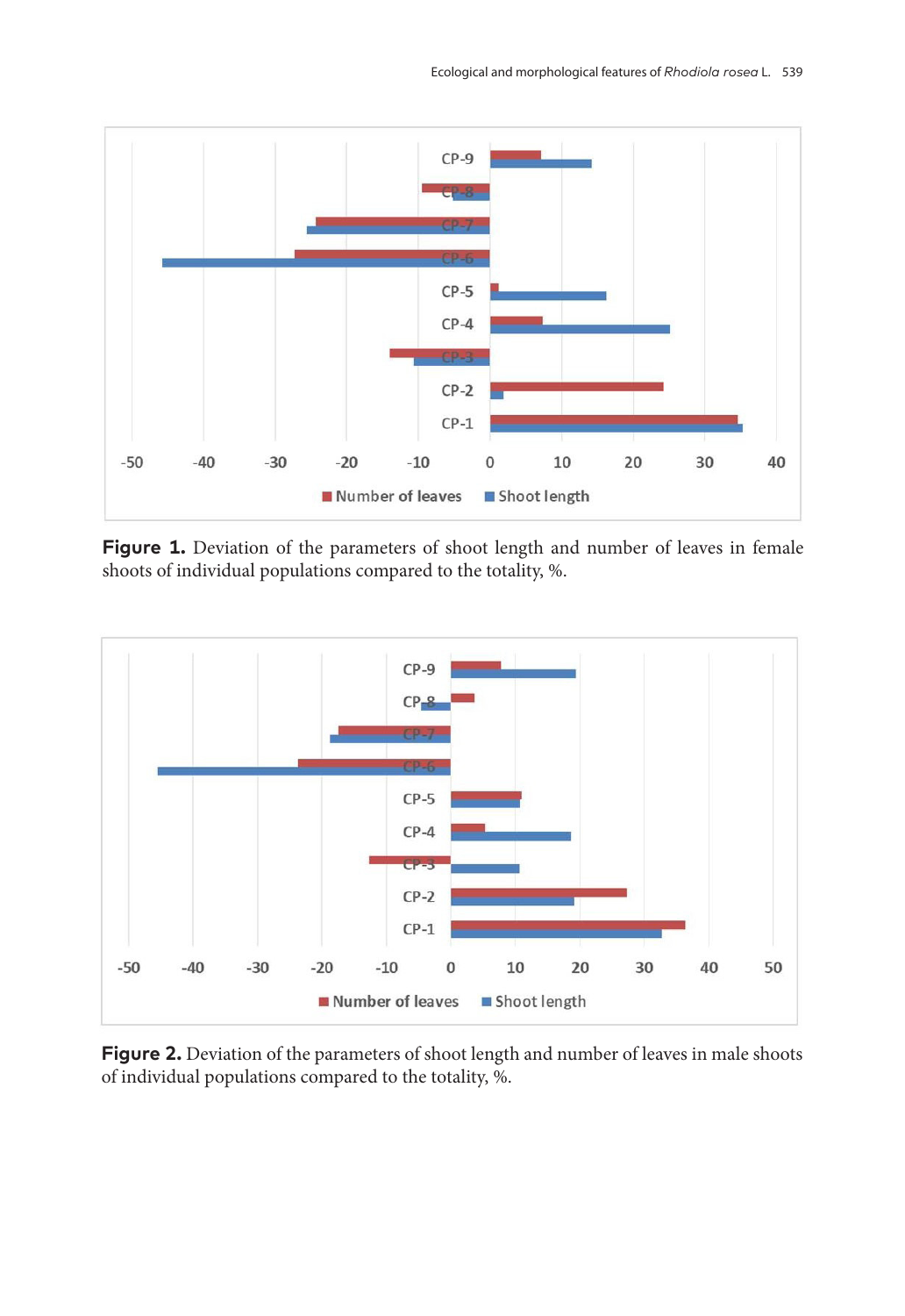

Figure 3. Deviation of the parameters of density, area and dry weight of leaves in female shoots of individual populations compared to the totality, %.



Figure 4. Deviation of the parameters of density, area and dry weight of leaves in male shoots of individual populations compared to the totallity, %.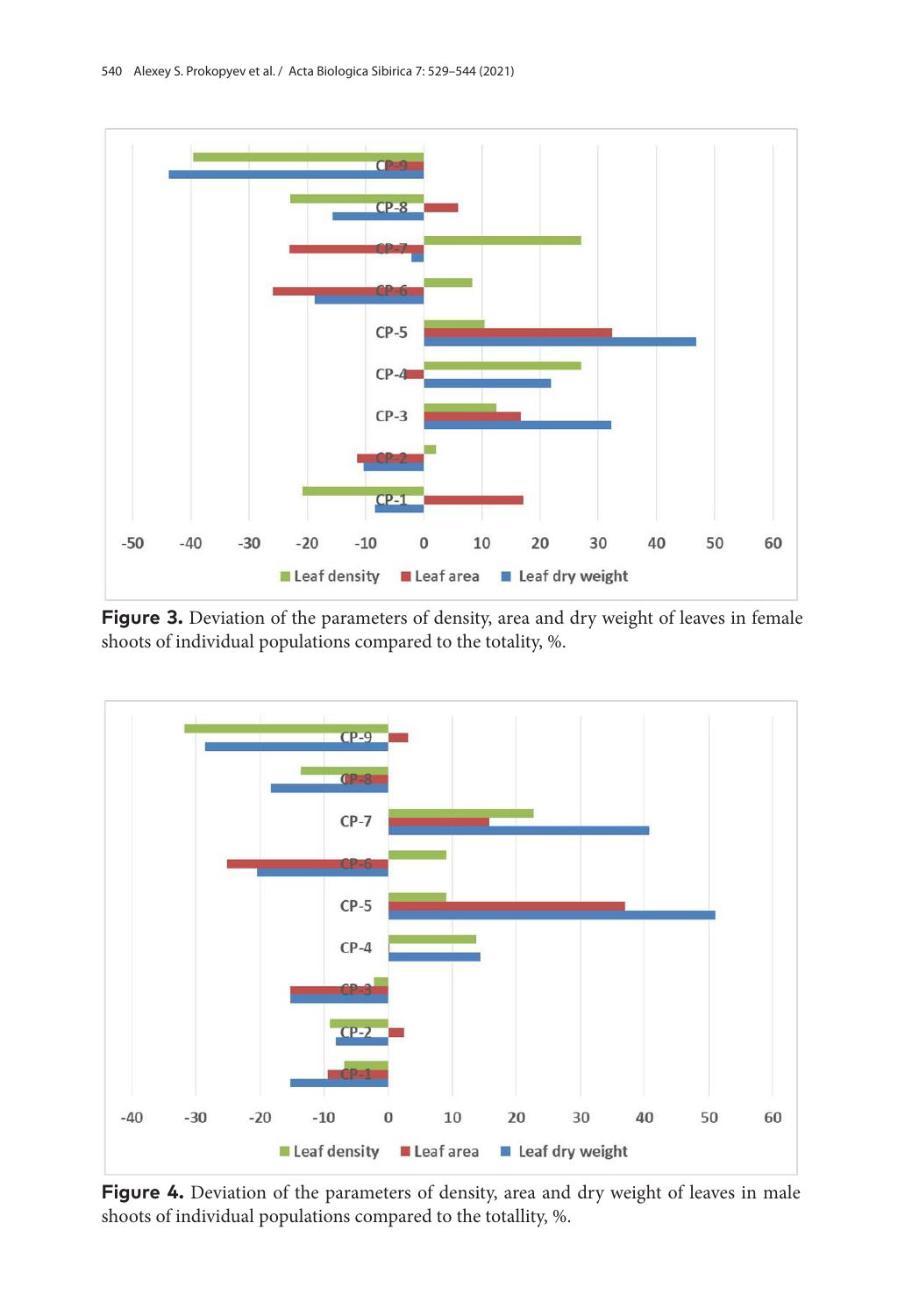

**Figure 5.** Deviation of the parameters of inflorescence diameter and the number of flowers in female shoots of individual populations compared to the totality, %.



**Figure 6.** Deviation of the parameters of inflorescence diameter and the number of flowers in male shoots of individual populations compared to the totality, %.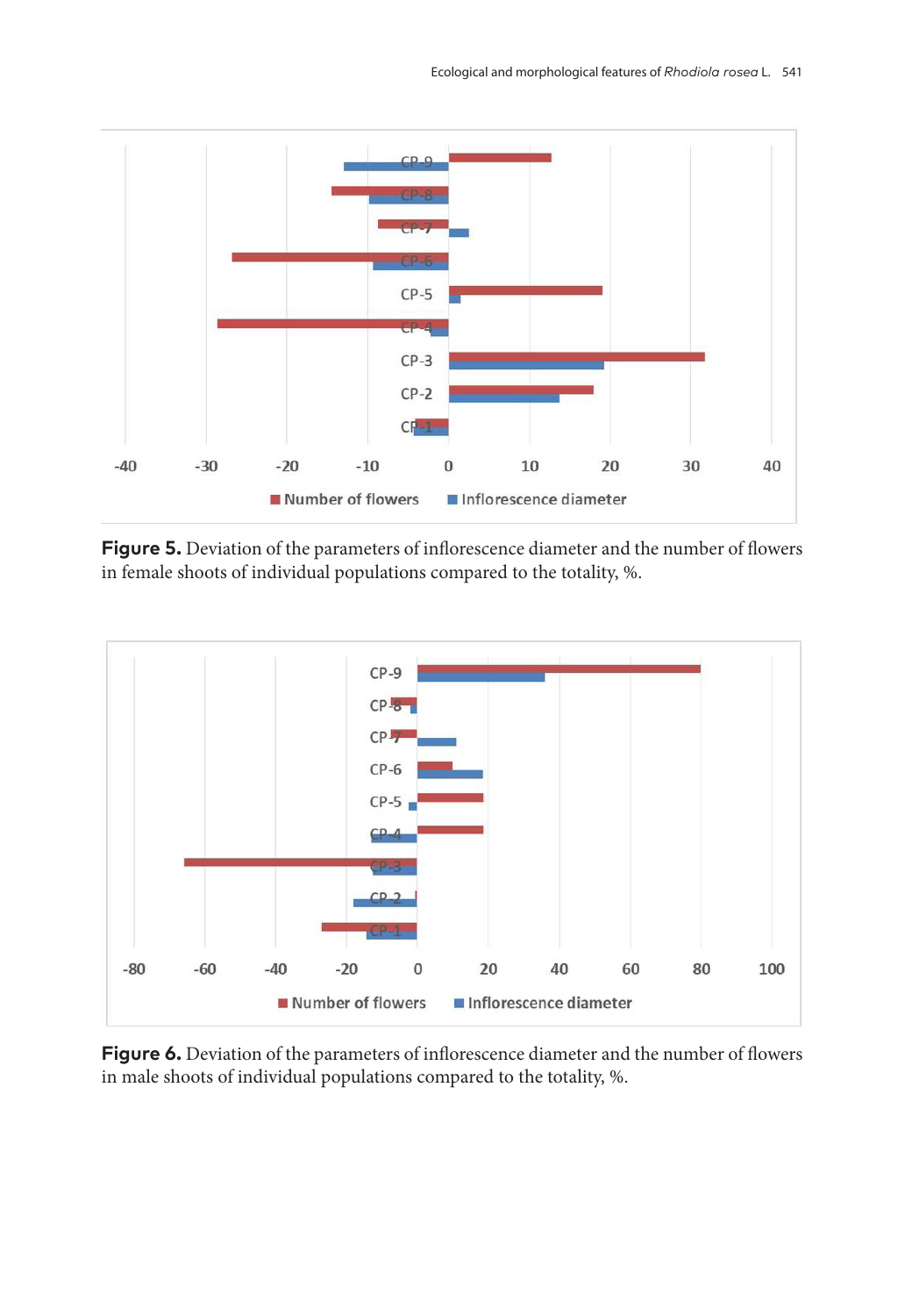# **Conclusion**

The study of the ontogenetic composition showed that the investigated coenopopulations of *Rh. rosea* are normal, full-membered, or incomplete-membered. In terms of the ontogenetic spectra, they are mainly left-sided with a predominance of young generative individuals, or bimodal with an additional peak for old generative individuals. In all the studied coenopopulations, generative individuals make up more than half (50% and more) of the ontogenetic composition.

Male and female plants of *Rh. rosea* differ in a number of morphometric parameters of generative shoots. In some coenopopulations, male and female individuals exhibit a multidirectional deviation of parameters compared to the totality, which indicates that the implementation of these parameters in different environmental conditions is not only genetically determined but can also be related to the sex of individuals.

# **Acknowledgements**

The reported study was carried out using the research equipment of the Unique Research Installation ''System of experimental bases located along the latitudinal gradient'' TSU with financial support from the Ministry of Education and Science of Russia (RF—2296.61321X0043, Agreement No. 075-15-2021-672) [\(http://ckp-rf.](http://ckp-rf.ru/usu/586718/) [ru/usu/586718/;](http://ckp-rf.ru/usu/586718/) <http://www.secnet.online/megaustanovka-ru.html>).

This research was supported by the Tomsk State University competitiveness improvement program grant.

## **References**

- Bezdelev AB, Bezdeleva TA (2006) Life forms of seed plants of the Russian Far East. Dal'nauka, Vladivostok, 296 pp. [In Russian]
- Goncharova SB (2006) Sedoideae, Crassulaceae of the Russian Far East. Dal'nauka, Vladivostok, 223 pp. [In Russian]
- Kim EF (1999) *Rhodiola rosea* (golden root) and the biological basis for its introduction into culture. Altai State University Publishing House, Barnaul, 176 pp. [In Russian]
- Lavrenko EM, Korchagina AA (Eds) (1964) Field geobotany.Vol. 3. Science, Moscow, Leningrad, 535 pp. [In Russian]
- Nekratova NA, Nekratov NF (2005) Medicinal plants of the Altai-Sayan mountainous region. Resources, ecology, coenocomplexes, population biology, rational use. Tomsk State University Publishing House, Tomsk, 228 pp. [In Russian]
- Nukhimovsky EL (1997) Fundamentals of biomorphology of seed plants. Biomorph organization theory. Vol. 1. Nedra, Moscow, 630 pp. [In Russian]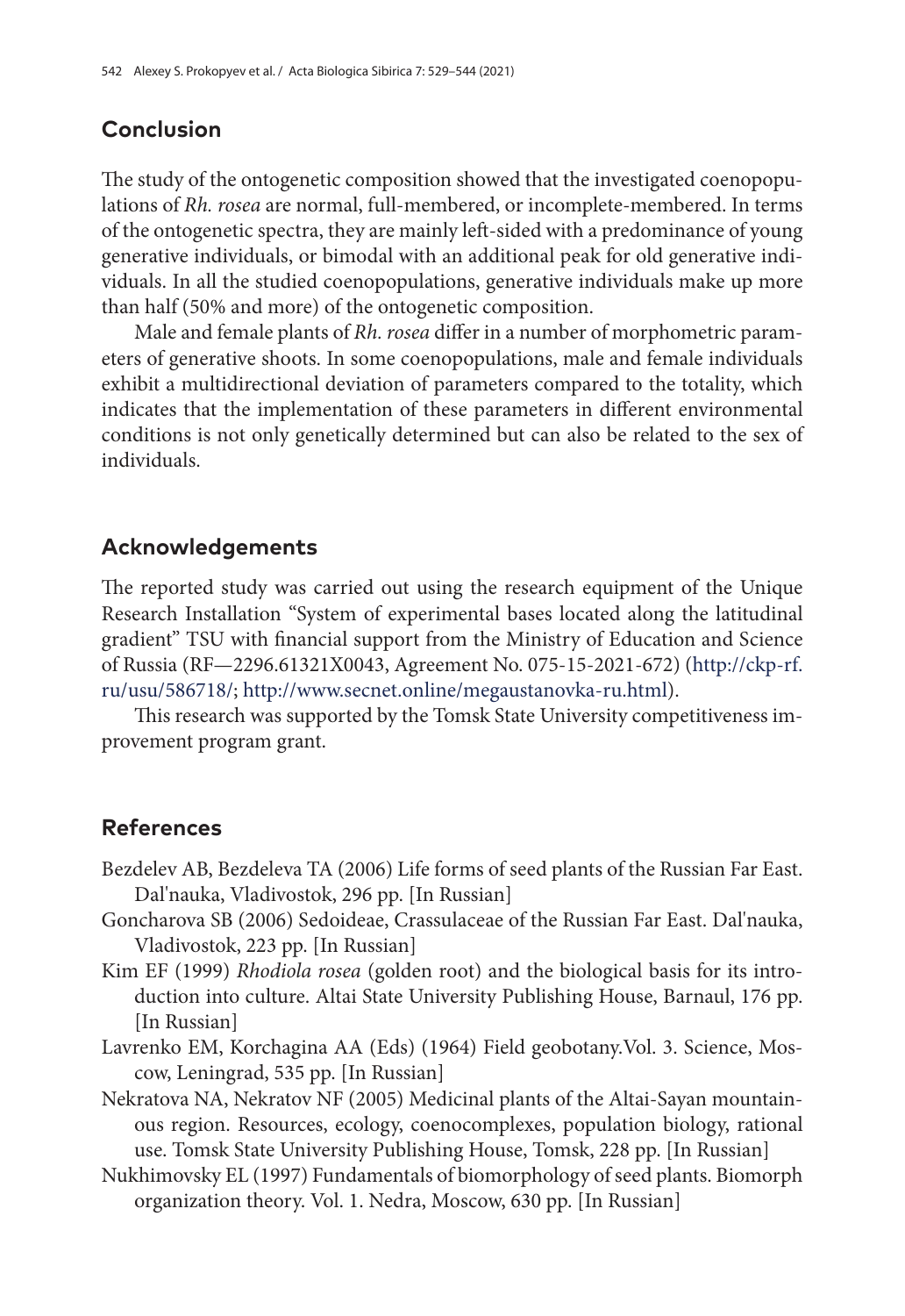- Polozhiy AV, Revyakina NV, Kim EF, Sviridova TP (1985) *Rhodiola rosea*, golden root – *Rhodiola rosea* L. In: Sobolevskaya KA (Ed.) Biology of endangered Siberian plants. Nauka, Novosibirsk, 85–114. [In Russian]
- Red Data Book of Irkutsk Region (2020) Republican Publishing House, Ulan-Ude, 552 pp. [In Russian]
- Red Data Book of Kemerovo Region (2012) Vol. 1: Rare and Endangered Species of Plants and Fungi. Asia Print, Kemerovo, 208 pp. [In Russian]
- Red Data Book of the Khanty-Mansi Autonomous Area Ugra (2013) Animals, Plants, Mushrooms. Basko, Yekaterinburg, 460 pp. [In Russian]
- Red Data Book of the Republic of Altai (2017) Plants. GASU Publishing House, Gorno-Altaysk, 267 pp. [In Russian]
- Red Book of the Republic of Buryatia (2013) Rare and Endangered Species of Animals, Plants and Fungi. Publishing House of BRC SB RAS, Ulan-Ude, 688 pp. [In Russian]
- Red Data Book of the Republic of Khakassia (2012) Rare and Endangered Species of Plants and Fungi. Nauka, Novosibirsk, 288 pp. [In Russian]
- Red Book of the Republic of Sakha (Yakutia) (2017) Vol. 1. Rare and Endangered Species of Plants and Fungi. Reart, Moscow, 412 pp. [In Russian]
- Red Book of the Russian Federation (plants and fungi) (2008) KMK Scientific Press, Moscow, 855 pp. [In Russian]
- Red Data Book of the Trans-Baikal Territory (2017) Plants. Dom mira, Novosibirsk, 386 pp. [In Russian]
- Red Book of Tyumen Region (2004) Animals, Plants, Mushrooms. Ural University Publishing House, Yekaterinburg, 495 pp. [In Russian]
- Red Data Book of the Yamal-Nenets Autonomous Area (2010) Animals, Plants, Mushrooms. Basko, Yekaterinburg, 308 pp. [In Russian]
- Rabotnov TA (1950) Life cycle of perennial herbaceous plants in meadow coenoses. Proceedings of V. L. Komarov Botanical Institute. Series 3: Geobotany 6: 7–204. [In Russian]
- Serebryakov IG (1964) Life forms of higher plants and their study. In: Lavrenko EM, Korchagina AA (Ed.) Field Geobotany. Vol. 3. Moscow, Leningrad, 146–205 [In Russian]
- Serebryakov IG (1962) Ecological morphology of plants. Higher school, Moscow, 378 pp. [In Russian]
- Surov YP (1973) Resources of *Rhodiola rosea* in the Altai and Western Sayan Mountains. In: Advances in the study of medicinal plants in Siberia. Tomsk, 8–10. [In Russian]
- Uranov AA (1975) Age spectrum of phytocoenopopulations as a function of time and energy wave processes. Biological Sciences 2: 7–34. [In Russian]
- Uranov AA, Smirnova OV (1969) Classification and main features of the development of populations of perennial plants. Bulletin of Moscow Society of Naturalists. Biological Department 74 (2): 119–134. [In Russian]